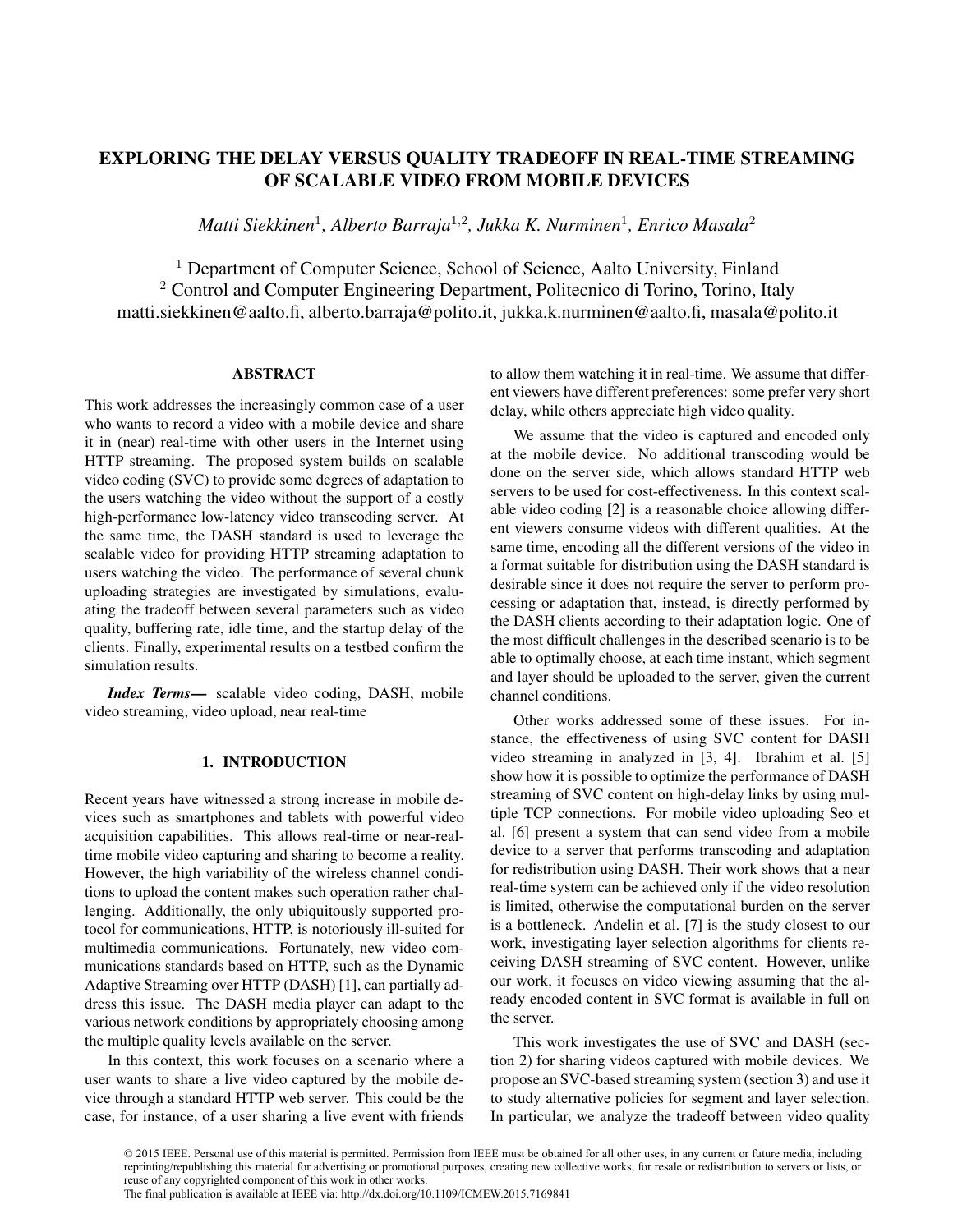and delay through simulations (sections 4 and 5) and through measurements with an experimental testbed (section 6).

## 2. SCALABLE VIDEO CODING FOR DASH

A scalable video encoder allows to create an embedded bitstream that supports different quality-rate points. The embedded bitstream is implemented by a layered structure containing a base layer, which corresponds to the lowest supported quality and which can be decoded independently of the other layers, and additional enhancement layers, which improve the quality of the video but increase the required rate.

Different techniques exist to implement video scalability, the most important ones being spatial, temporal and quality (also named SNR) scalability [2]. In this work we focus on the scalable extension of H.264/AVC, Scalable Video Coding (SVC) [8], which supports all the above types of scalability. For simplicity, we focus only on spatial scalability, but the ideas underlying our approach can be extended to the other two forms.

The main advantage of layered coding is that the embedded bitstreams can be easily tailored to match the transmission resources, in particular the available bandwidth, by just selecting some layers and dropping others, without the need of transcoding or re-encoding the content.

The support for adaptation can be effectively exploited by standards such as DASH. The MPEG DASH [1] standardizes a popular approach for delivering multimedia content over Internet using HTTP-based streaming. DASH is adaptive and allows multiple quality levels to be made available to the client. Moreover, the specification is flexible enough to accommodate the support for describing and segmenting resources encoded using a scalable codec.

# 3. PROPOSED SVC-BASED STREAMING SYSTEM

### 3.1. Overview

The proposed system works so that a mobile node captures a video in real-time. When the upload process begin, a suitable Media Presentation Description (MPD) is prepared and uploaded by the mobile node to the server. The MPD description is parametrized so that there is no need to update it once every new resource becomes available on the server.

We would like to stress that, to achieve low latency, the client already encodes chunks with a predetermined fixed duration in time so that they can be made immediately available to the DASH clients without further processing in the server. This allows the mobile user to rely on any simple web hosting service without any additional logic for multimedia processing, keeping the cost of the system low but at the same time making the system scalable in terms of number of users that can connect.

One of the challenges in implementing such a system is to optimally tune the configuration of all subsystems so that the latency is minimized but the overhead does not significantly impact on the performance. An important issue is how to handle the bandwidth fluctuations that are typical of a wireless channel, which is the main focus of this work. Other issues include choosing the right DASH segment size which must be small enough so that frequent scheduling decisions can be taken by the uploader to minimize client latency, whereas too short segments must be avoided due to the inefficiencies of both the HTTP protocol and the coding process.

### 3.2. Uploading Strategies

As mentioned above, one of key elements of the system is the scheduler that decides, at each upload opportunity, which video segment should be uploaded. In fact, due to the variability of the channel bandwidth, it is not possible to proceed with a simple sequential upload of the various layers of the same segment otherwise the envisaged near real-time service, that keeps latency limited for users that do not want to wait for a better quality, cannot be achieved.

We explore the behavior of various different uploading strategies that we divide into two groups: naive strategies and adaptive strategies. The set of naive strategies upload the chunks corresponding to the different layers of video segments in a predefined order regardless of how the throughput fluctuates. If the next chunk scheduled for transmission has not yet been generated, the uploader blocks until it is available.

The most basic naive strategies are *horizontal* and *vertical* strategies. The horizontal one uploads all the base layer segments in order after which is continues by uploading the segments of the first enhancement layer in order and so on. Therefore, it is characterized by its nature to minimize delay before enhancing quality. In contrast, the vertical strategy prioritizes quality before delay by uploading each layer of a given video segment before moving on to upload the following segment. In addition, we define *diagonal* strategies that are characterized with a so called *steepness* parameter. These strategies upload video segments so that the lower the layer, the more chunks of that layer will have been uploaded at a given point of time. The steepness parameter determines the number of segments that a higher layer lags behind its immediate lower layer. Its value is between zero and one, zero being equivalent to the horizontal and one equivalent to the vertical strategy. Pseudocode corresponding to these strategies is presented in Algorithm 1.

Adaptive strategies, on the other hand, attempt to provide minimal number of buffering events for all clients. Hence, they strive to always deliver immediately the base layer chunk of a newly generated video segment. This is accomplished by adapting to bandwidth fluctuations: The uploader continuously monitors the throughput and uploads a higher layer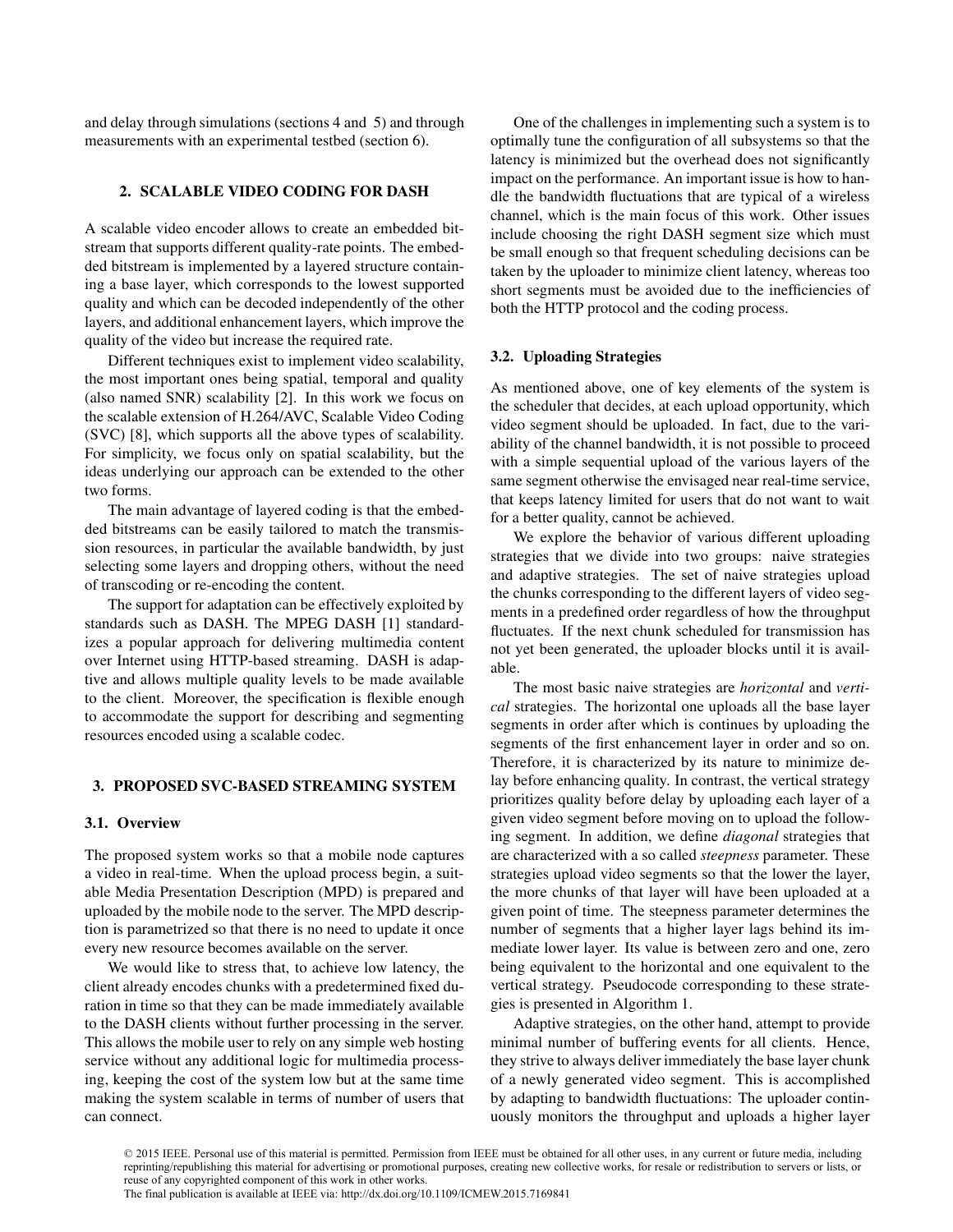### Algorithm 1 Naive strategies

input: most recently generated segment number:  $n_{last} = 1$ ; input: current segment and layer numbers:  $n_{cur} = 1$ ;  $l = 0$ ; input: steepness  $s \in [0, 1]$ ; repeat upload  $chunk(l, n_{last});$ for all  $l \in$  enhancement layers do  $n_{cur} = get\_first\_segment\_not\_yet\_uploaded(l);$  $n_{prev} = get$  last segment uploaded(l – 1); while  $(n_{cur} < n_{prev} \times s)$  do upload  $chunk(l, n_{cur});$  $n_{cur} = n_{cur} + 1;$ end while end for  $n_{last} = n_{last} + 1;$ if needed, wait until segment  $n_{last}$  is available; until stream ended and all chunks uploaded

chunk only if it estimates that there is enough time to do that before the next video segment becomes available in order not to jeopardize the real-time delivery of the base layer. The estimate is computed based on the measured average upload rate during the previous chunk upload. We define three different adaptive strategies based on how they prioritize the delivery of different layers: *gradual*, *moderate*, and *steep*. Their names reflect how much the strategy allows higher layers to lag behind the lower layers, similarly to the naive strategies. Pseudocode corresponding to these strategies is presented in Algorithm 2. Figure 1 visualizes the way they progress with the uploading. After the period of low bandwidth when it again increases the gradual strategy spends the excess time after uploading each of the base layer chunks by filling up the gaps in the the first enhancement layer. The moderate strategy instead always uploads a chunk corresponding to a first enhancement layer if excess time remains and only after that uploads a segment corresponding to the enhancement layer 2. Finally, the steep strategy ensures that the lag between the enhancement layers is at most one segment by filling up the gaps on all those layers with the same priority.

# 4. SIMULATION SETUP

In order to quantify the delay vs. quality tradeoff in different scenarios, we simulated the behavior of the different uploading strategies. We used real SVC-encoded video se-





# Algorithm 2 Adaptive strategies

input: most recently generated segment number:  $n_{last} = 1$ ; input: current segment and layer numbers:  $n_{cur} = 1$ ;  $l = 0$ ; input: time remaining until new segment:  $t_{rem}$  =segment length; input: estimated upload time:  $t_{est} = 0$ ; input: measured upload rate and time:  $r_{ul} = 0$ ;  $t_{ul} = 0$ ; repeat  $t_{ul}, r_{ul} = upload\_chunk(l, n_{cur});$  $t_{rem} = t_{rem} - t_{ul};$ if (using gradual strategy) then if (all layer  $l$  chunks uploaded) then  $l = l + 1$ ; end if else if (using moderate strategy) then  $l = (l + 1)$  mod number of layers; else if (using steep strategy) then  $l = qet_lj$  lowest layer with fewest uploaded chunks() end if  $n_{cur} = get\_first\_segment\_not\_yet\_uploaded(l);$  $t_{est} = predict\_next\_upload\_duration(l, n_{cur}, r_{ul});$ if ( $t_{est} > t_{rem}$ ) OR (all chunks till  $n_{last}$  uploaded) then wait until segment  $n_{last} = n_{last} + 1$  is available;  $l = 0$ ; end if until stream ended and all chunks uploaded

quence information as input to the simulations. In particular, we encoded the standard video sequences known as *ice*, *crew*, *city*, *harbour* using, for the highest quality layer, 30 frames per second (fps) and 4CIF (704 $\times$ 576) resolution. We believe these sequences may well represent content that is live captured and transmitted to make it immediately available to viewers. We employed spatial scalability with three layers (base and two enhancements). The sequences are balanced in terms of spatial details, since *ice* and *crew* present movements but not so many tiny details, while the opposite holds for the other two sequences. To perform encoding we resorted to the JSVM encoding software v. 9.19.15. The encoding has been configured for the DASH environment by creating 60-frame segments that can be decoded independently from the previous and subsequent segment. Each segment employs a single I frame at the beginning, followed by P frames every 4 frames. Intermediate frames are hierarchically coded B frames. The sequence is terminated by a P frame not to introduce dependencies on the next segment. The same structure is replicated for the two spatial enhancement layers. The layers have been encoded with a fixed quantization parameter in order to achieve approximately 100 kbit/s, 350 kbit/s and 900 kbit/s for each of the three layers, respectively.

The standard video sequences are short, therefore to generate a sufficiently long video sequence we concatenated the four sequences twice (*ice*, *crew*, *city*, *harbour*, *ice*, *crew*, *city*, *harbour*), which yields a 64 s video. Table 1 reports the encoding PSNR for the various layers of each sequence. We employed the first 240 frames of each sequence as this is the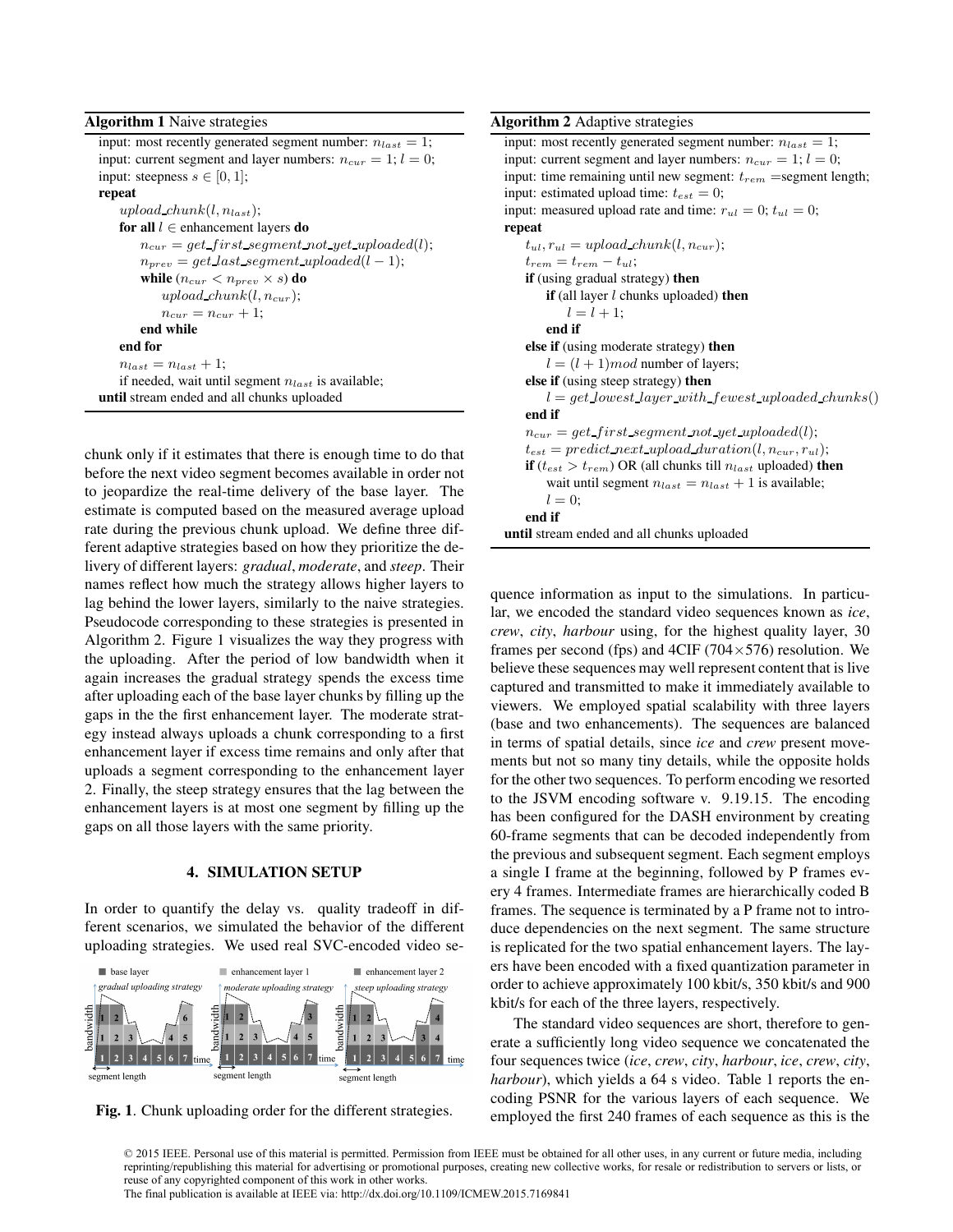| Sequence | Layer 1 | Layer 2 | Layer 3 |
|----------|---------|---------|---------|
| ice      | 29.69   | 33.90   | 38.93   |
| crew     | 28.36   | 31.29   | 33.86   |
| city     | 24.81   | 27.40   | 32.88   |
| harbour  | 22.32   | 26.05   | 29.11   |

Table 1. Encoding PSNR (dB) when an increasing number of spatial layers is available.

size of the shortest sequence in the set (*ice*).

We experimented with two different channel bandwidth profiles, generated by means of a three-state Markov chain shown in Figure 2. Such models allow capturing the graceful degradation and improvement of the channel capacity while the user is mobile and of the available bandwidth when more clients join to share the resources of the wireless network that the user is connected to. The video is encoded in such a way that the average bitrate of all the layers combined together is slightly below the highest bandwidth level, while the average bitrate of the base layer is slightly above the lowest bandwidth level. Thus, we assume that the client has some knowledge of how much the bandwidth typically varies when choosing the encoding parameters. Hence, the absolute bandwidth values used here are not as important as their relative values to the bitrates of the video layers.

# 5. SIMULATION RESULTS

We study the behavior of different uploading strategies from several perspectives. First, we look at the performance tradeoffs with naive strategies. After that, we investigate what can be achieved through strategies that adapt to bandwidth variations. We also look at the impact of tuning the adaptation parameters. Finally, we examine the impact of splitting the video chunks into smaller pieces for transmission. All the results are evaluated as a function of different startup delays, which can be considered the willingness of the client to wait (i.e., be farther from real-time) in order to get better quality.

### 5.1. Naive Strategies

We summarize the different performance metrics in Table 2. The numbers indicate averages over a range of startup delays starting from zero and going up to 100 s. The buffering ratio



Fig. 2. Markov chain models for modeling wireless channel bandwidth fluctuations of a mobile access network.

| Table 2. Main performance metrics for different non-adaptive |
|--------------------------------------------------------------|
| strategies averaged over a startup delay range of 0-100 s.   |

|                    |       | good network |               | poor network |              |               |
|--------------------|-------|--------------|---------------|--------------|--------------|---------------|
| strategy           | laver | buf<br>ratio | idle<br>ratio | laver        | buf<br>ratio | idle<br>ratio |
| vertical           | 2.61  | 0.07         | 0.03          | 2.02         | 0.53         | 0.03          |
| horizontal         | 1.75  |              | 0.79          | 1.49         |              | 0.51          |
| diagonal $(s=0.3)$ | 2.12  | 0.01         | 0.40          | 1.80         | 0.04         | 0.20          |
| diagonal $(s=0.6)$ | 2.33  | 0.03         | 0.24          | 1.88         | 0.21         | 0.12          |
| diagonal $(s=0.9)$ | 2.54  | 0.05         | 0.10          | 1.99         | 0.40         | 0.06          |

(*buf ratio*) is the time interval for which data is missing at the client (*buffering event*) due to unlucky scheduling decisions and the *idle ratio* is the amount of time in which the upload strategy suggests to wait. Both are normalized over the whole sequence duration. The horizontal strategy is clearly overly cautious leading to a large amount of time spent waiting for the next base layer segment. Conversely, the vertical strategy leads to a high average playback quality but suffers from relatively large amount of buffering time. The effects are emphasized when the network conditions are poor. The diagonal strategies seem to strike a tradeoff between these two extreme strategies, which agrees with intuition.

Let us take a closer look at some of the performance metrics. Figure 3 visualizes the delay vs. quality tradeoff with non-adaptive strategies in terms of average layer played and average PSNR of the resulting video as a function of startup delay. We make two main observations. First, the PSNR quality indicator varies in the exact same manner as the average layer played. This is because there is little difference in the sizes of different segments of a given layer. Therefore, each chunk of a given layer carries roughly similar amount of information and makes a similar magnitude enhancement to the overall video quality. For this reason, we use the average layer played as a good indicator of the resulting video quality in the rest of the paper. Second, we confirm that the diagonal strategies indeed strike a tradeoff between the horizontal and vertical ones. Furthermore, the steeper the strategy, the closer the strategy is to the vertical one.

### 5.2. Avoiding Buffering with Bandwidth Adaptation

We now turn our attention to the results obtained with the bandwidth adaptive strategies. We summarize again the main performance metrics in Table 3 for the two adaptive strategies.



Fig. 3. Average video quality as a function of startup delay in good network conditions.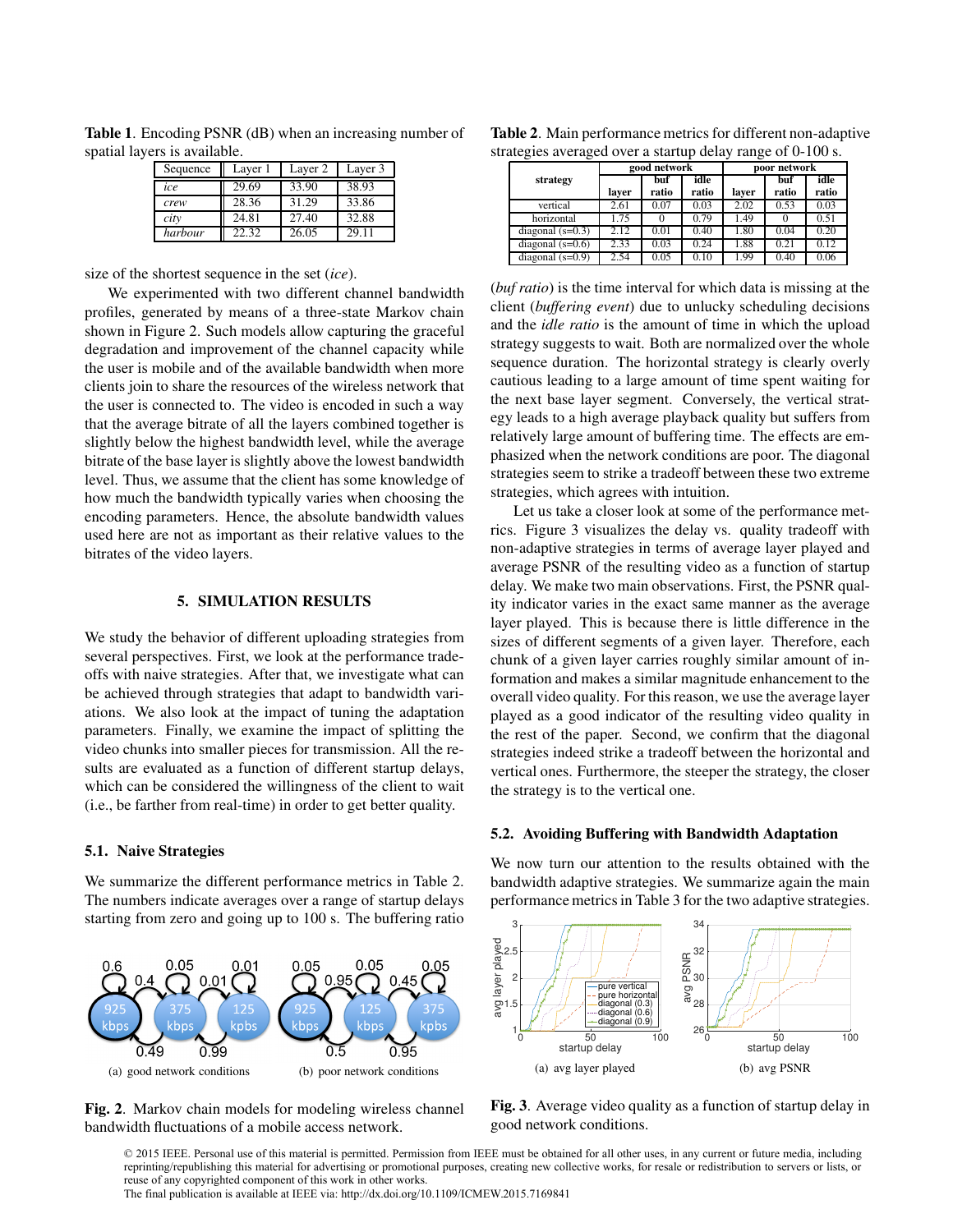|            | good network |              |               | poor network |              |               |  |
|------------|--------------|--------------|---------------|--------------|--------------|---------------|--|
| strategy   | laver        | buť<br>ratio | idle<br>ratio | laver        | buf<br>ratio | idle<br>ratio |  |
| vertical   | 2.61         | 0.07         | 0.03          | 2.02         | 0.53         | 0.03          |  |
| horizontal | 1.75         |              | 0.79          | 1.49         |              | 0.51          |  |
| gradual    | 2.52         |              | 0.18          | 2.07         |              | 0.16          |  |
| moderate   | 2.52         |              | 0.18          | 1.92         |              | 0.18          |  |
| steep      | 2.31         |              | 0.43          | 1.66         |              | 0.34          |  |

Table 3. Main performance metrics for different adaptive strategies averaged over a startup delay range of 0-100 s.

We list also here the vertical and horizontal strategies for ease of comparison. The bandwidth adaptive strategies, by design, reduce the buffering time to zero in all simulated scenarios, which indicates that any mistakes made in bandwidth estimation are not critical enough to lead to delay in delivery of a base layer segment.

Figure 4 plots the average quality vs. delay for the two different network conditions. We notice that the gradual strategy allows delivering the lower layers faster than the other strategies, while using the steep strategy in good network conditions makes it possible to play all three layers non-stop with a shorter startup delay than when using the other adaptive strategies but only by a small margin. In this scenario, the behavior of moderate strategy is exactly the same as the behavior of the gradual strategy and the curves completely overlap. In poor network conditions, the moderate strategy strikes a quality tradeoff between the steep and gradual ones. While the vertical strategy yields shortest delay in delivering all the three layers, it risks causing buffering events.

#### 5.3. Relaxing the Real-time Requirements

The default behavior of an adaptive strategy when making a decision concerning whether to upload a missing enhancement layer chunk is to compare the remaining time available until the next base layer chunk is available to the estimated upload time of the enhancement layer chunk under consideration. This behavior tries to ensure that each base layer chunk is delivered without any additional delay.

We wanted to check how much we could gain in terms of playback quality by relaxing this requirement. Hence, we



Fig. 4. Average layer played as a function of startup delay with bandwidth adaptive strategies.



Fig. 5. Impact of slack time parameter on the quality of experience. Average layer played is over a range of startup delays  $(0-100 s)$ .

changed the default behavior by adding a parameter, called *slack time*, that is added to the remaining time before it is compared to the required upload time. Hence, the larger the *slack time*, the more delay we allow for the base layer delivery.

We plot the results in Figure 5(a) only with the poor network conditions, as the results with good network conditions are similar. At first, the average playback quality increases with the slack time but once the slack time grows beyond 3 s, there is no longer visible improvements. Note that here we have considered the overall playback quality for clients within the entire 0-100 s startup delay range. Hence, while a longer slack time value improves playback quality for clients that have a startup delay that is similar or longer than the slack time, it also worsens the quality for those clients having a shorter startup delay. The initial overall playback quality improvement with short slack time values is caused by reduced idle time for the uploading client.

The effect of the slack time parameter is more striking on buffering ratio. Figure 5(b) shows how it changes with the slack time parameter for clients having different startup delays. We only plot one set of results since the impact on buffering ratio is similar for all the adaptive strategies. The shorter the startup delay of the client, the more it suffers from buffering events when the slack time parameter is increased. The clients with a startup delay at least 1.5 s longer than the slack parameter experience no buffering events.

#### 5.4. Impact of video chunking

If the video is divided into large chunks, each chunk takes potentially a long time to deliver and the probability of the bandwidth to change during the upload is greater than in the case of video divided into small chunks. Furthermore, large chunks lead to potentially large amount of idle time because the uploader determines that it cannot upload the whole enhanced layer chunk before a new base layer chunk is available. Therefore, the larger the chunk, the less efficiently the available bandwidth is utilized by the adaptive uploader.

To quantify the above phenomenon, we simulated scenar-